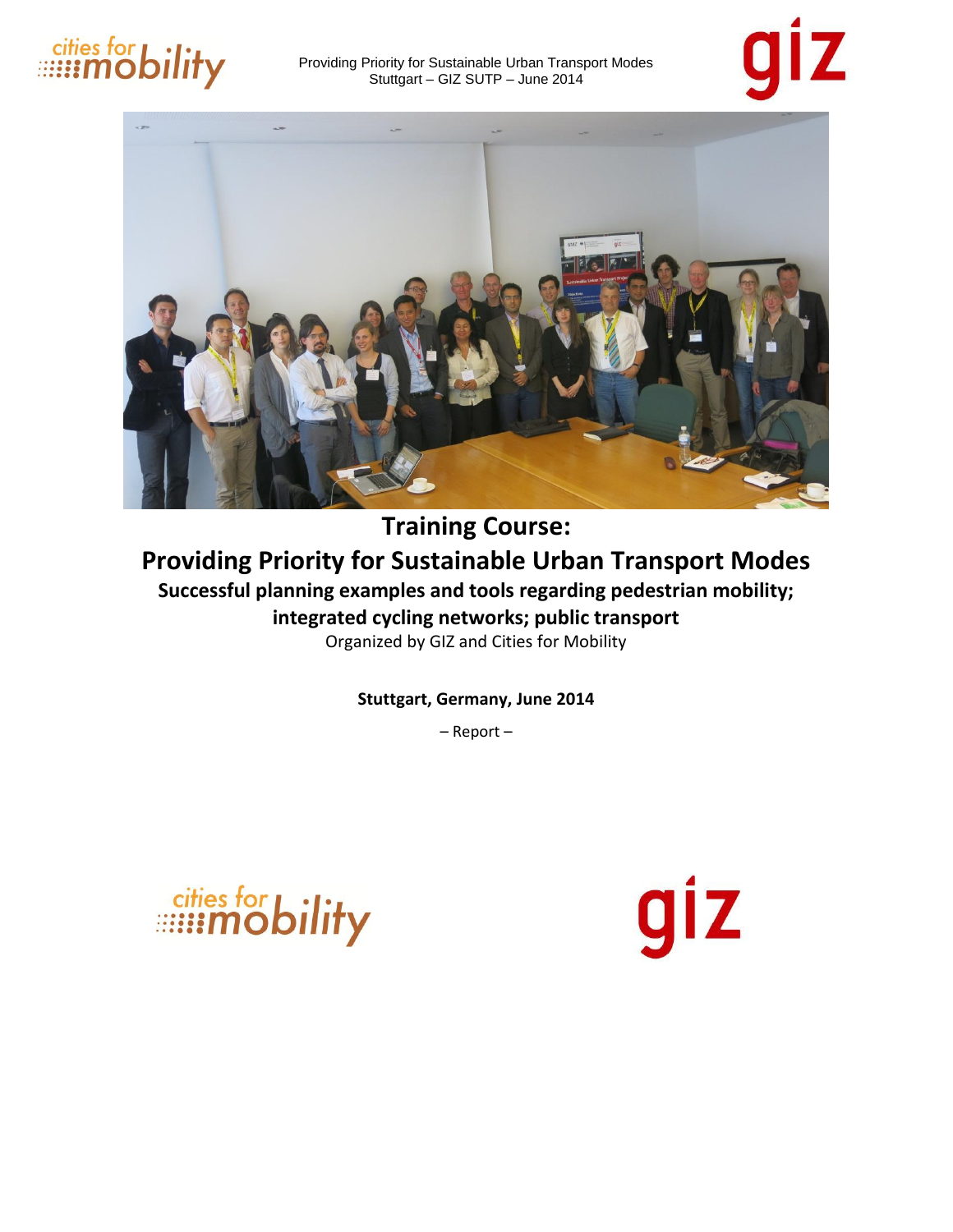



### **Table of contents**

### **1. Description and objective of the course**

In the framework of the 7th World Congress of "Cities for Mobility", this course described basic guidelines for prioritizing sustainable modes of transport in the planning and implementation process accordingly. Topics addressed included examples of successful planning regarding sidewalks, safe crossings, pedestrian first schemes, integrated cycling networks, and signaling priority for high capacity bus corridors. The training course aimed to provide information on successful planning guidelines and tools as well as show good and bad examples of efforts to comprehensively incorporate non-motorized transport in the design of streets. At the completion of the course, a USB flash drive with relevant planning documents was handed out to all participants.



### Training courses conducted by GIZ-SUTP until April 2014

One of GIZ-SUTP's key activities is the design, development and delivery of training courses on various topics related to sustainable urban transport in Asia, Latin America, Europe and Africa. Until June, 2014,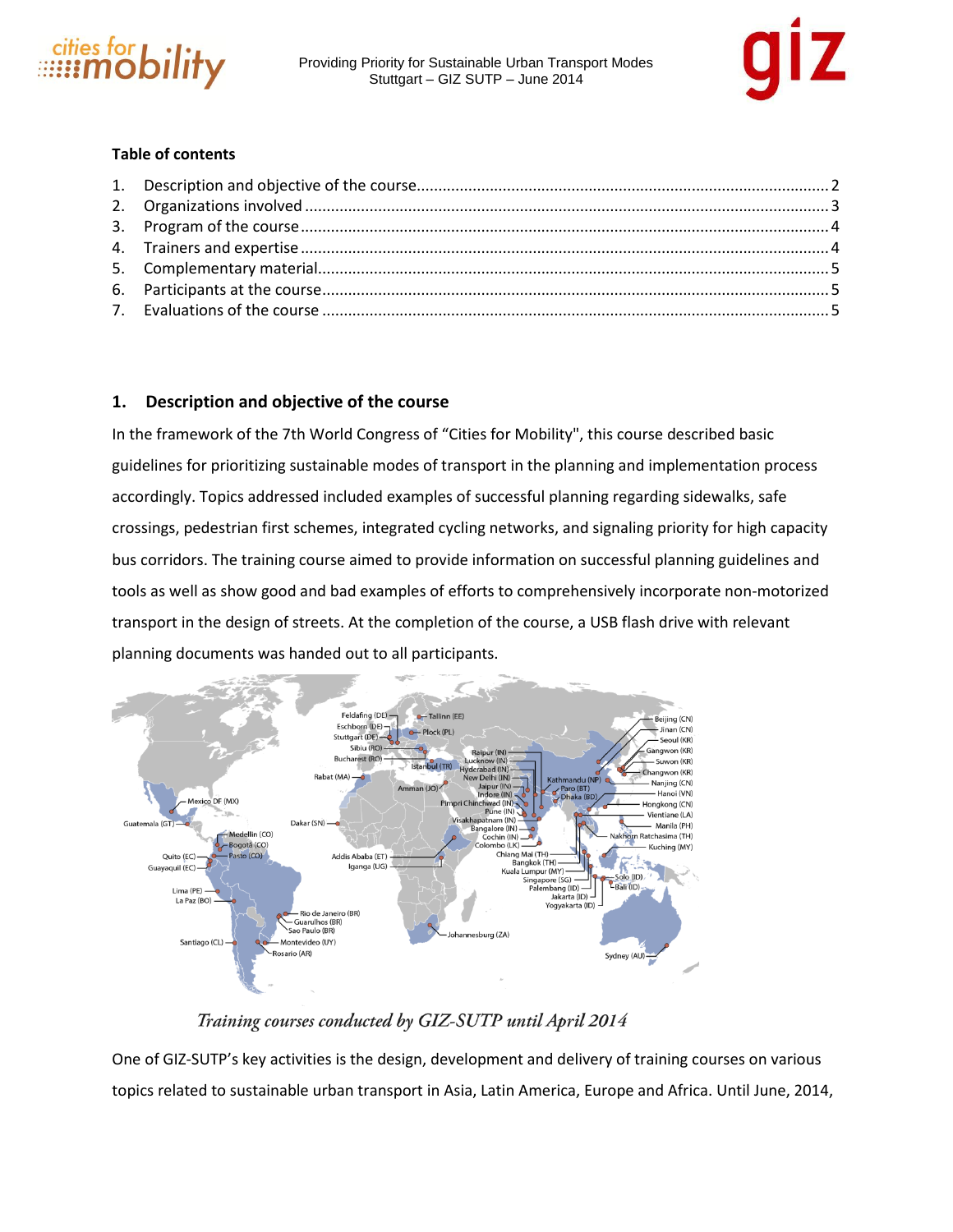



GIZ-SUTP conducted almost 130 courses that included over 4,600 participants. Topics have varied from general issues such as Sustainable Urban Transport to specific issues such as Public Bike Schemes, Travel Demand Management, Planning for Mass Transit and Non-Motorized Transport systems, Financing Urban Transport, Mass Transit Options and Bus Rapid Transit Planning are a few to name.

**Location**: Stuttgart Municipality, Germany. **Date**: 1:45-4:30 pm, Monday, June 2, 2014 **Number of trainees**: 23 people **Language of the course:** English

### **2. Organizations involved**



The two organizations involved in the training were the following:

- GIZ was in charge of content-related work to develop these training activities, preparing the course and further provided the two trainers for the course.
- Cities for Mobility provided support in providing a venue for the training course, helping coordinate logistics and inviting participants to the training course.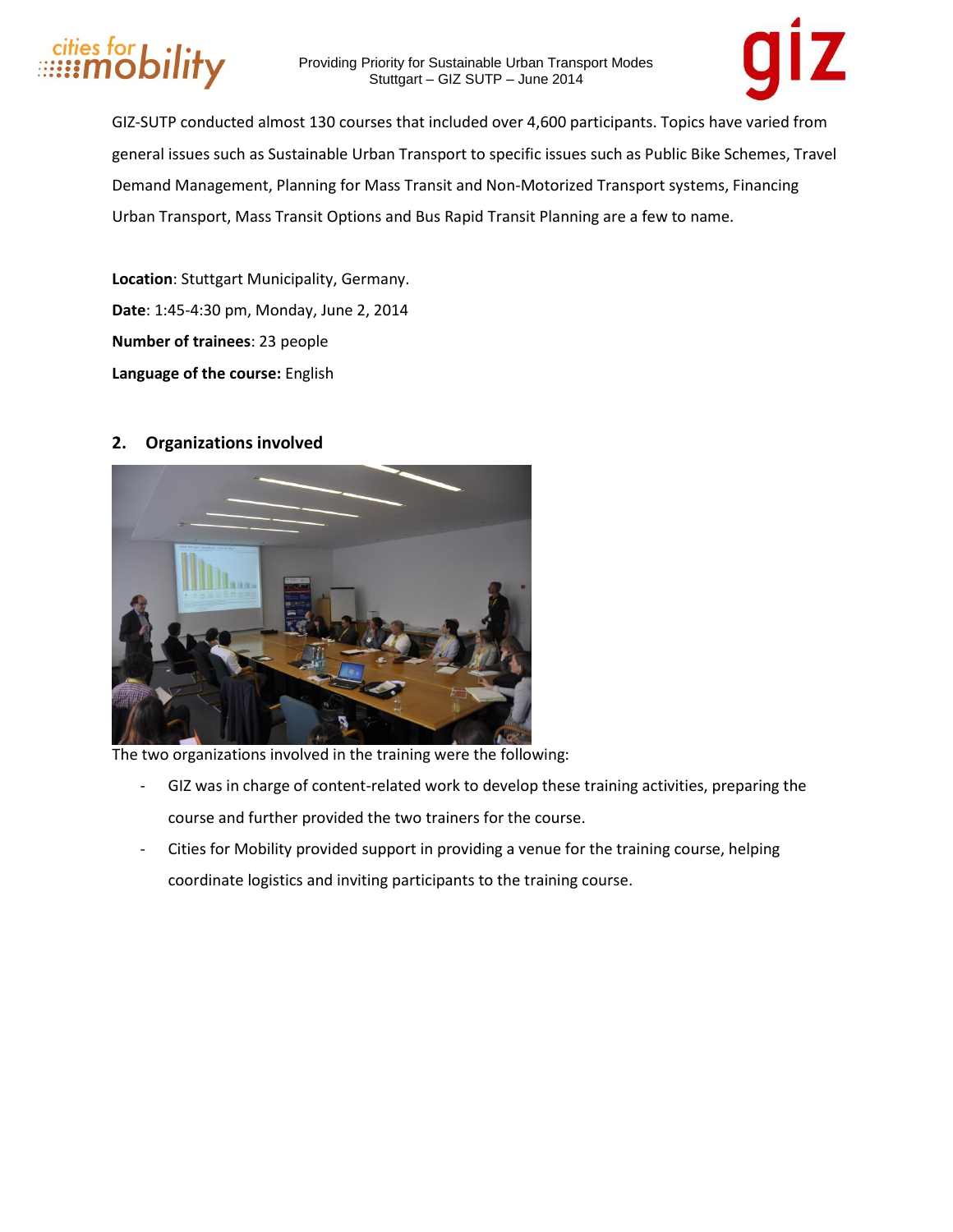



### **3. Program of the course**



Following is the program of the course as it was delivered.

| <b>Time</b> |                                                                                                                         | Implementing public bike schemes                                                                                            |  |  |
|-------------|-------------------------------------------------------------------------------------------------------------------------|-----------------------------------------------------------------------------------------------------------------------------|--|--|
| 13:45       | 14:00                                                                                                                   | Introduction and welcome                                                                                                    |  |  |
| 14:00       | 14:40                                                                                                                   | Planning examples and guidelines regarding pedestrians. Focus on street design<br>examples for sidewalks and safe crossings |  |  |
| 14:40       | 14:50                                                                                                                   | <b>Break</b>                                                                                                                |  |  |
| 14:50       | 15:40                                                                                                                   | Requirements towards cycling infrastructure in order to enable integrated cycling<br>networks                               |  |  |
| 15:40       | Examples of enabling high capacity bus corridors by providing prioritizing bus<br>16:20<br>lanes and priority signaling |                                                                                                                             |  |  |
| 16:20       | 16:30                                                                                                                   | Closing and hand out of USB flash drives                                                                                    |  |  |

### **4. Trainers and expertise**

Main experts of the trainer activities and a short description of each are given below:



**Carlosfelipe Pardo** is a Colombian psychologist with an MSc in Contemporary Urbanism from the London School of Economics. He has worked on transportation issueswith several projects in his country and abroad. He has provided technical advice on urban transport to municipalities in various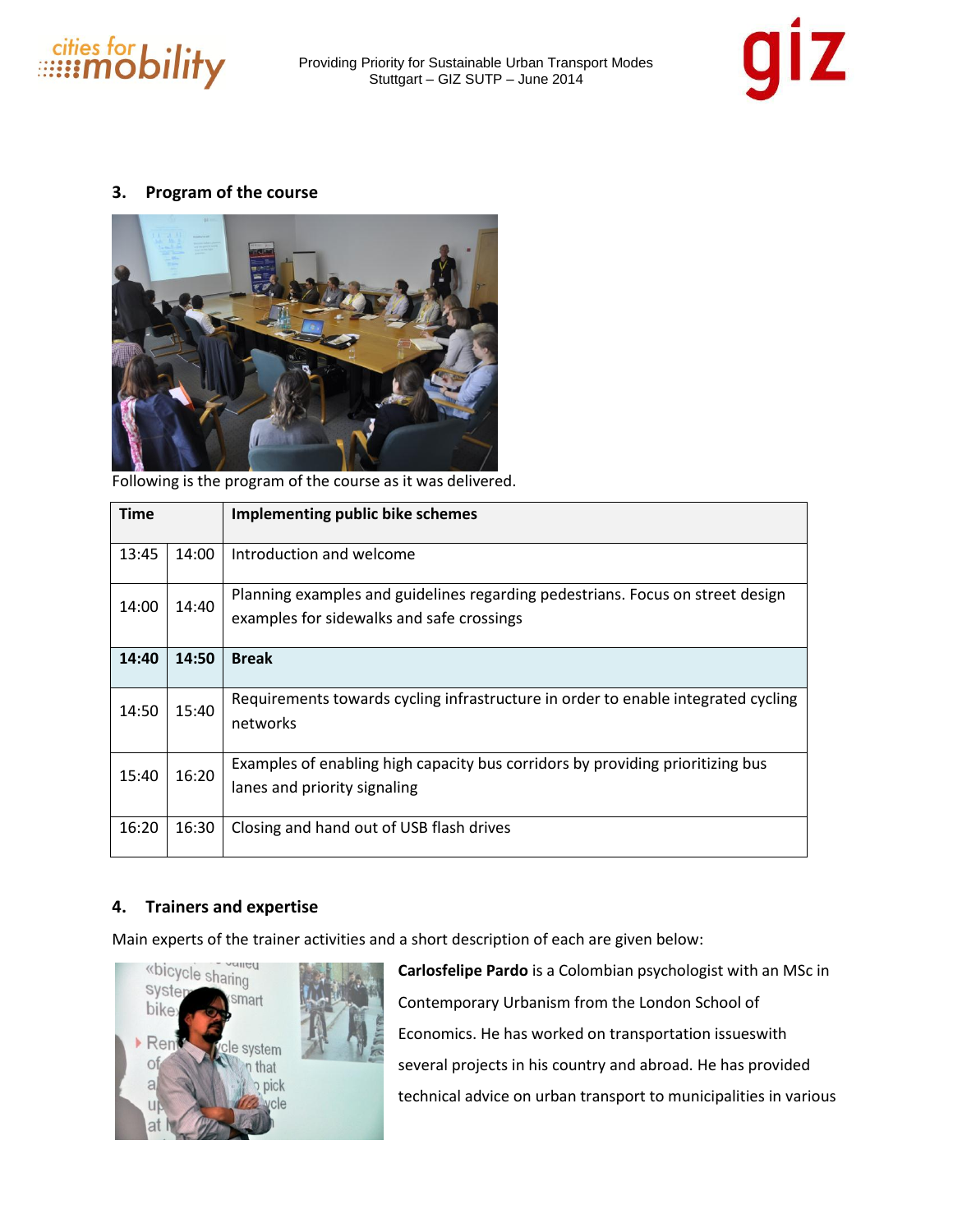## bılıty

Providing Priority for Sustainable Urban Transport Modes Stuttgart – GIZ SUTP – June 2014



cities of Latin America, Asia and Africa. As part of that work, he has also taken part in the development of documents and training courses on Bus Rapid Transit (BRT), Travel Demand Management (TDM) nonmotorised transport (NMT), sustainable transport and public awareness and behavior change in the three continents. Apart from brief consultancies, during 2005-2009, he coordinated the GIZ Sustainable Urban Transport Project in Asia and Latin America (www.sutp.org) and was later ITDP Country Director for Colombia.He is the Executive Director of Despacio.

**Manfred Breithaupt** received his Masters in Economics in 1975. After working as Transport Economist for a German consulting company in Europe, Africa and Asia he joined GIZ (then GTZ) in 1981 and has since served as Senior Transport Advisor. His experience covers transport planning, transport sector policy and restructuring, mode specific technical assistance (including



urban transport), and privatization and commercialization. He also works as an Assistant Professor for transport planning and policy at the Technical University Munich.

### **5. Complementary material**

Participants received a USB flash drive with the following:

- 1. All presentations given during the course
- 2. A compilation of relevant documents on presented topics

### **6. Participants at the course**

23 participants from different countries took part in the training course. A full list of expected participants is given in the annex.

### **7. Evaluations of the course**

Below are graphs of the evaluation results of the course: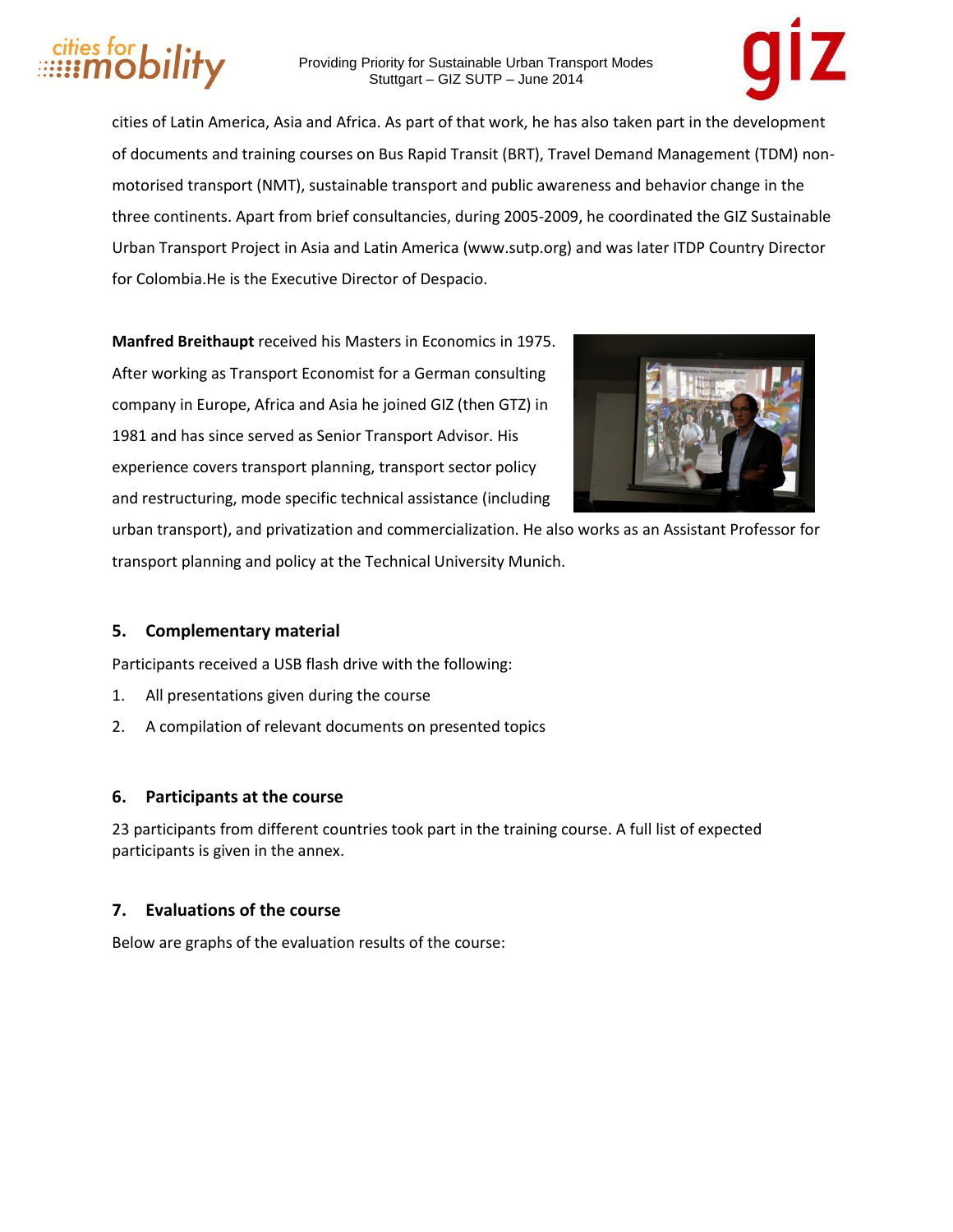



### **Annex 1. Full list of expected participants**

| Titel | <b>Last Name</b> | <b>First Name</b> | City / Organisation     | <b>Nationality</b> |
|-------|------------------|-------------------|-------------------------|--------------------|
|       |                  |                   |                         |                    |
| Mr.   | Gessler          | Rainer            | NAMOREG -               | German             |
|       |                  |                   | Nachhaltig mobile       |                    |
|       |                  |                   | <b>Region Stuttgart</b> |                    |
| Mr.   | Robow            | Hassan            | Mandera County          | Kenyan             |
|       | Mohamed          |                   | Government              |                    |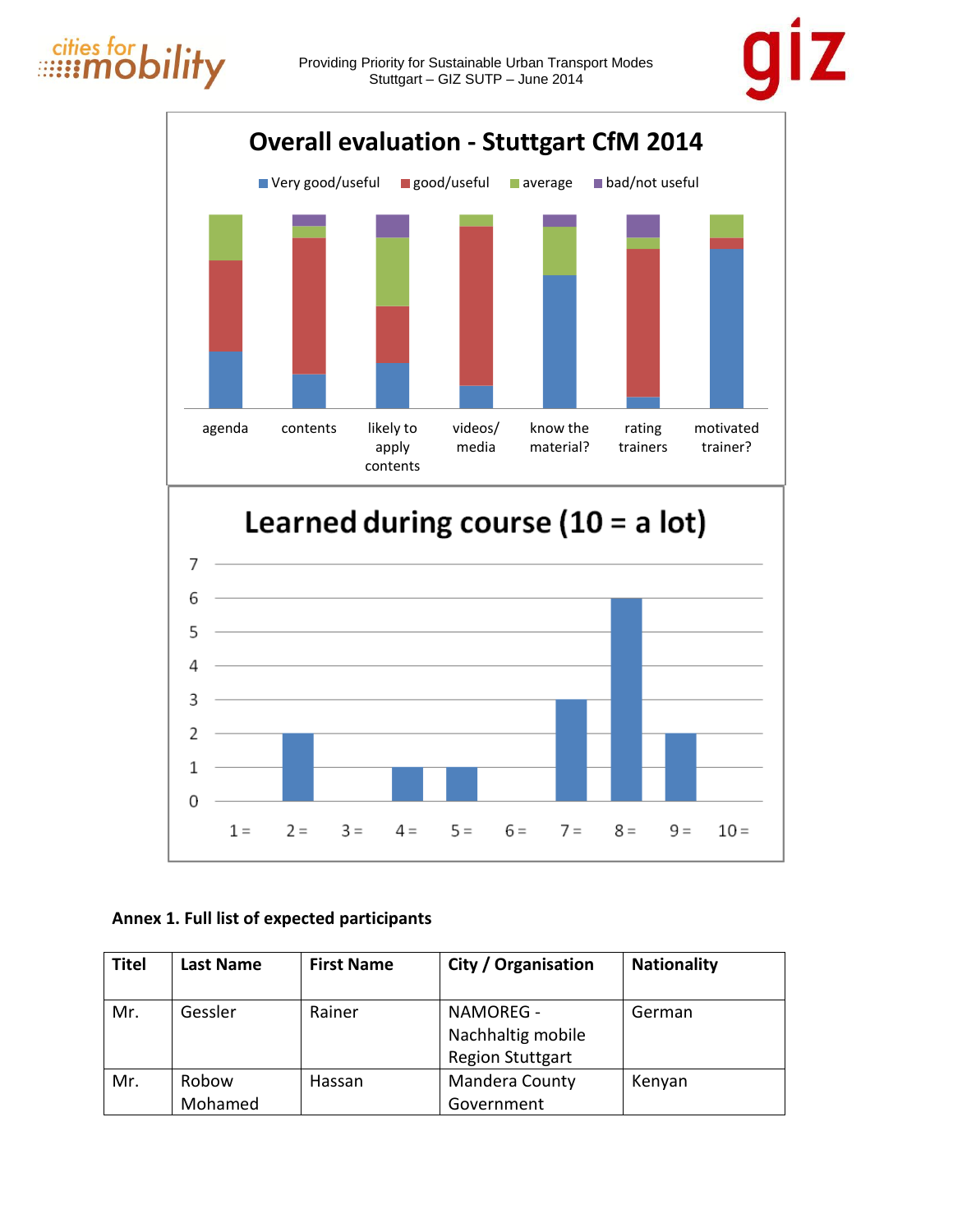

# giz

| Ms. | Bellido de<br>Hövelborn | Aurora         | Asdeproar                                          | Peruan           |
|-----|-------------------------|----------------|----------------------------------------------------|------------------|
| Mr. | de la Isla Pérez        | Rodrigo        |                                                    | German           |
| Mr. | Rout                    | Piyush         | Local Governance<br>Network                        | Indian           |
| Ms. | Manila                  | Lorna          | National Economic &<br>Devt Authority,<br>Region 7 | Philippine       |
| Ms. | Nawai                   | Nurul Najwa    | Technische<br>Universität München                  | Malaysian        |
| Ms. | Frencia                 | Chiara         | INOVA+/CIVITAS                                     | Italian          |
| Mr. | Klauda                  | Felix          | <b>KfW</b>                                         | German           |
| Mr. | Ali                     | <b>Niaz</b>    | University of<br>Stuttgart                         | Pakistani        |
| Mr. | Sorg                    | David          | Stuttgarter<br>Straßenbahnen AG                    | <b>Swiss</b>     |
| Ms. | Hristoskova             | Kristina       | University of<br>Stuttgart                         | <b>Bulgarian</b> |
| Mr. | <b>Bader</b>            | Nicolai        | GIZ                                                | German           |
| Ms. | Rosetti                 | Lilia          | Mun. Tres de febredo                               | Argentian        |
| Mr. | Lukman                  | Ivaldi         |                                                    | Indonesian       |
| Mr. | Valdes<br>Valverde      | Jaime          | Privat                                             | German           |
| Mr. | Nagy                    | Gabor          | University of<br>Stuttgart                         | Hungarian        |
| Mr. | Sabir                   | Zulgarnain Ali | University of<br>Stuttgart                         | Pakistani        |
| Ms. | Höner                   | Svenja         | Goethe Universität                                 | German           |
| Ms. | Saha                    | Maumita        | University of<br>Stuttgart                         | Bangladeshi      |
| Mr. | Ramirez<br>Gutierrez    | Jonathan Ivan  | <b>GREEN Id</b>                                    | Mexican          |
| Mr. | Wirth                   | Erwin          | Stadt Bietigheim-<br>Bissingen                     | German           |
| Mr. | Rayan                   | Muhammad       | University of<br>Stuttgart                         |                  |
| Mr. | <b>Braun</b>            | Andreas        | Univesity of Stuttgart                             | German           |
| Mr. | Esperidiáo              | Amin           | Deputado federal                                   | <b>Brazilian</b> |
| Ms. | Klein                   | Tina           | Freiberufler                                       | German           |
| Ms. | Rivera<br>Gonzalez      | Jennifer       | University of<br>Stuttgart                         | Colombian        |
| Ms. | Amin                    | Angela         | Universidade Federal<br>de SC                      | <b>Brazilian</b> |